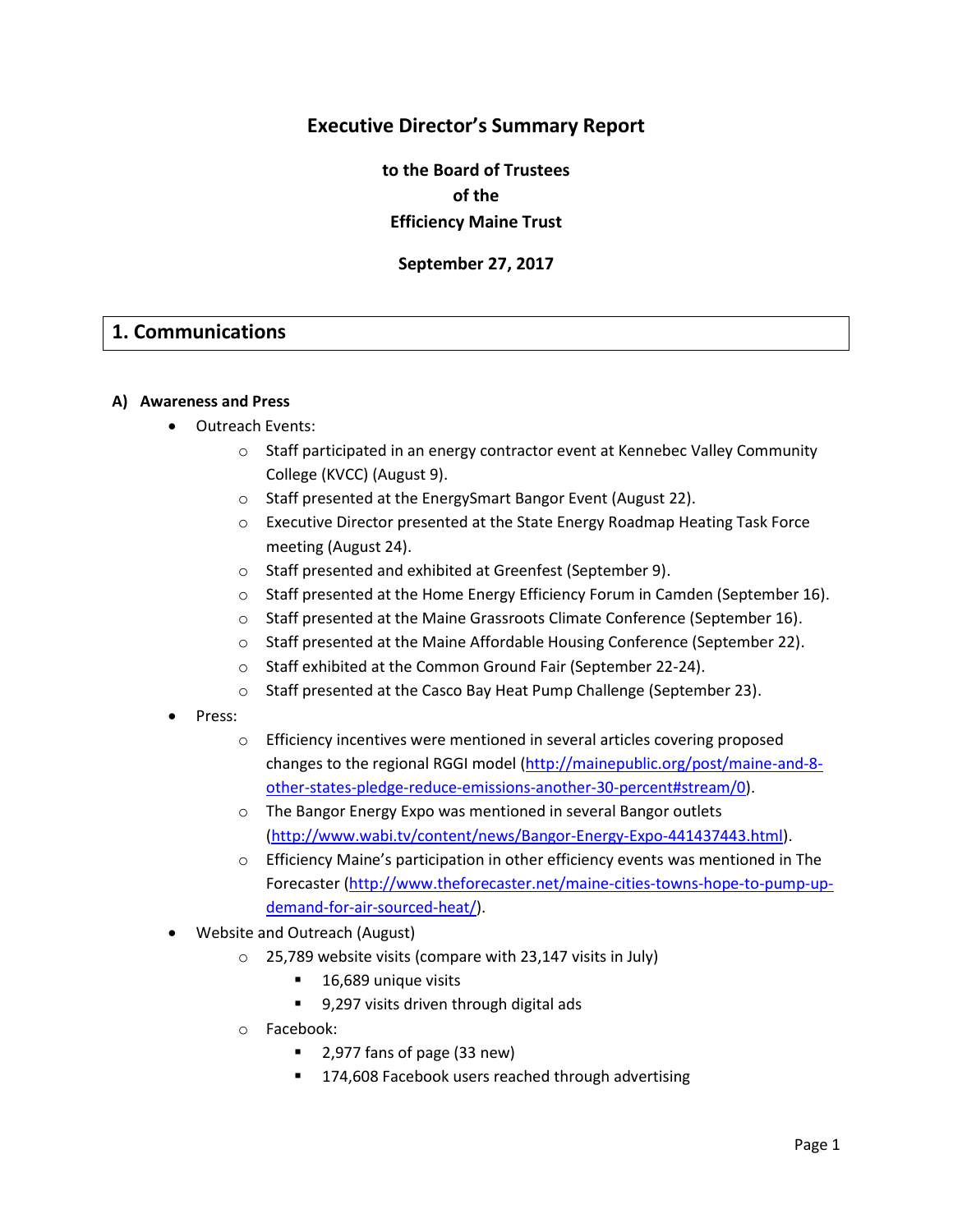#### **B) Call Center (August)**

- 1,436 inbound phone calls (99% answered within 20 seconds
- 384 inbound emails
- 853 inbound mail (mostly rebate claims)

#### **C) Government Relations**

- Public Utilities Commission (PUC) Activities:
	- $\circ$  EMT's Executive Director filed a brief in the Non-Transmission Alternatives (NTA) Coordinator docket and participated in the hearing on September 7.
	- $\circ$  PUC Staff asked the Trust to file a memo in the Triennial Plan's Phase II docket on Transmission and Sub-Transmission (T&ST) Customers summarizing the docket and its findings which is expected to lead to the Commission closing the docket.
	- $\circ$  The PUC closed the inquiry into the Trust's Technical Reference Manuals (TRMs). The Order noted, "The Trust's filings in this docket indicate the Trust has made substantial improvements related to the substance and process of its TRMs." The Trust was Ordered to file its TRMs ahead of the Fourth Triennial Plan.
	- o EMT Staff and the authors of the Avoided Energy Supply Costs (AESC) study answered questions at a technical conference about the AESC 2015 Report and December 2016 Update (September 13). The Trust is preparing a second set of responses to data requests due this week.
	- o EMT Staff attended a technical conference on the recently completed LED Pricing Trial. The Trust incorporated the results of the Pricing Trial into its TRMs.
	- $\circ$  The Commission voted to approve the Trust's Low-Income Stipulation this week.
	- $\circ$  The Commission voted to approve the Trust's adjustment to the allocation of RGGI funds in FY18, effective at such time as the amended RGGI law goes into effect.

# **2. Program Highlights<sup>1</sup>**

l

#### **A) C&I Prescriptive (CIP) Program – Electric Measures**

- The program for FY2018 is starting with essentially the same program design, measures and incentives as offered at the end of FY2017.
- The number of pending projects ("pipeline") has remained consistent with the incentive payments. The current pipeline is \$4,658,782.
- Transition of the distributor screw-in LED initiative from the Consumer Products Program to the C&I Prescriptive Program will be complete on October 1.

<sup>&</sup>lt;sup>1</sup> The Updated Financials table reported for each Program reflects data pulled from the Trust's financial management system mid-month; the Summary Program Update table is pulled from the Efficiency Maine project tracking database on September 20, 2017, to capture the progress for the year through the most recent complete month of reported actual results (i.e., through the end of August 2017).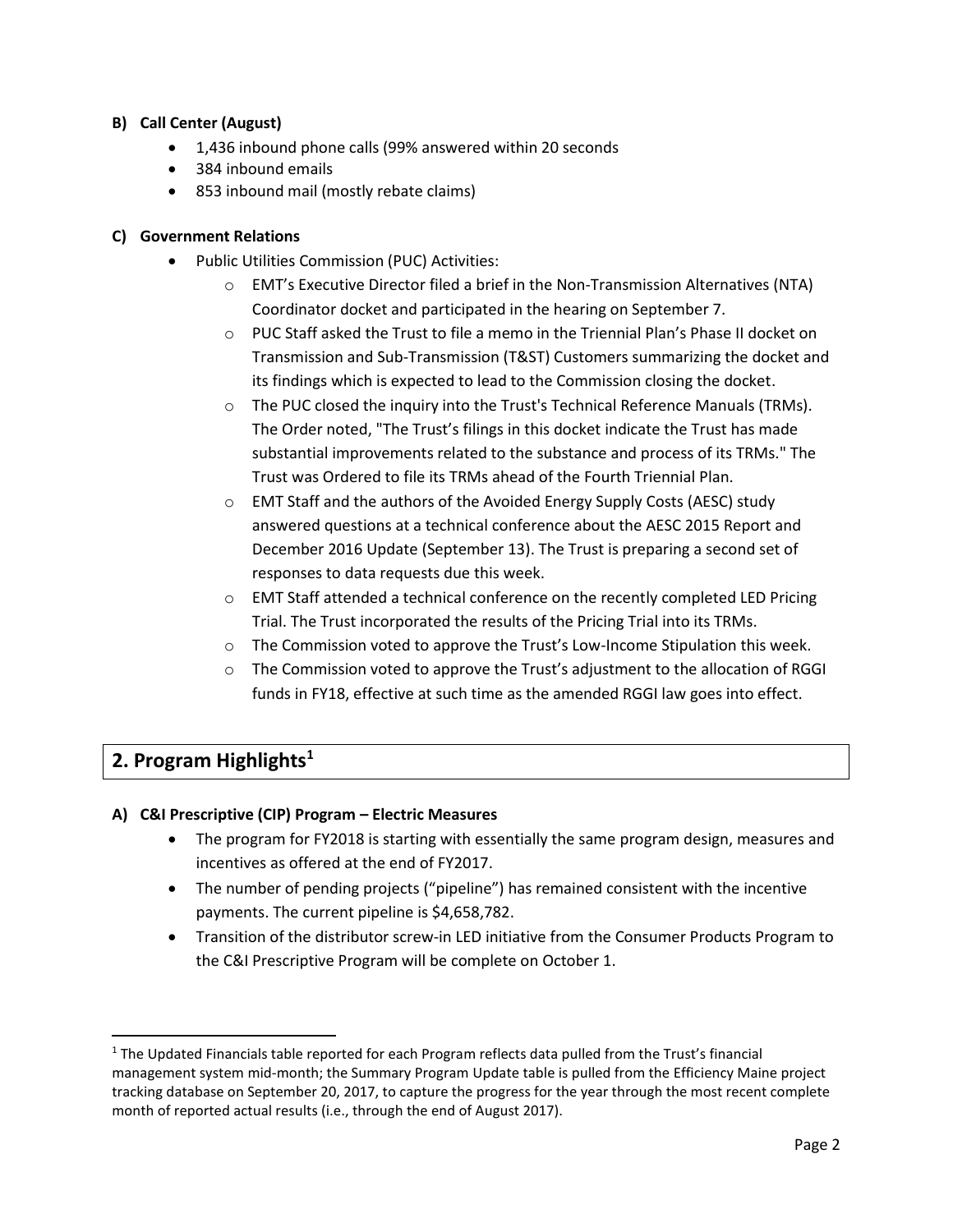

## **C&I Prescriptive Program Electric Measures Pipeline**





| <b>Updated Financials</b>       | Program<br>Investment |
|---------------------------------|-----------------------|
| FY2018 Program Budget           | \$7,483,981           |
| 7/1 to 8/31 Spending            | \$1,674,814           |
| Percent of Budget Spent to Date | 22%                   |
| Percent of Year Passed          | 17%                   |

| <b>Summary Program Update</b> | kWh Savings | <b>Participants</b> |
|-------------------------------|-------------|---------------------|
| Start of fiscal year to 8/31  | 5,295,461   | 378                 |

| Project Type (through 8/31) | <b>Participants</b> |
|-----------------------------|---------------------|
| <b>Lighting Solutions</b>   | 283                 |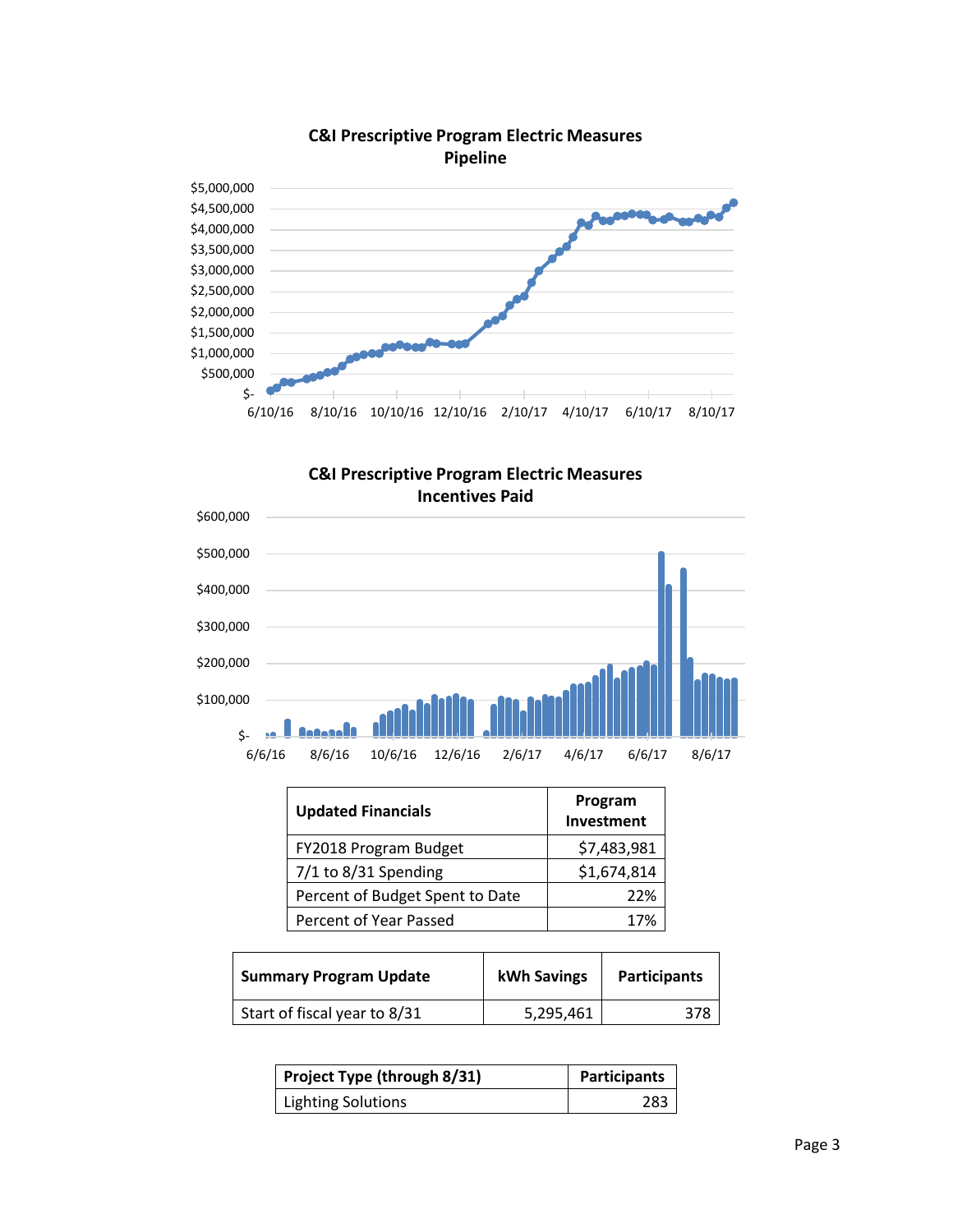| Heating and Cooling Solutions |  |
|-------------------------------|--|
| Compressed Air Solutions      |  |

| <b>Additional Details on FY2018 Financials</b>    | Program     |
|---------------------------------------------------|-------------|
|                                                   | Investment  |
| Budget without FY2017 carryforward                | \$7,483,981 |
| Expenses through 8/31                             | \$1,674,814 |
| Committed: Projects Pre-approved + Projects under |             |
| final inspections + projects completed pending    | \$3,581,698 |
| payment through 8/31                              |             |
| Total Invested + Committed                        | \$5,256,512 |

#### **B) C&I Prescriptive Program – Natural Gas Measures**

- The current pipeline equals \$264,758 in incentives.
- As with Propane and Compressed Natural Gas measures (see All Fuels section below), similar Natural Gas measures have been shifted to a Heating Solutions Distributor Discount approach. Given that this approach involves an instant discount, we will no longer have information on pending projects for applicable measures. As a result, the pipeline trend is expected to decrease; incentives paid should increase over time, due to the reduced paperwork with instant discounts.

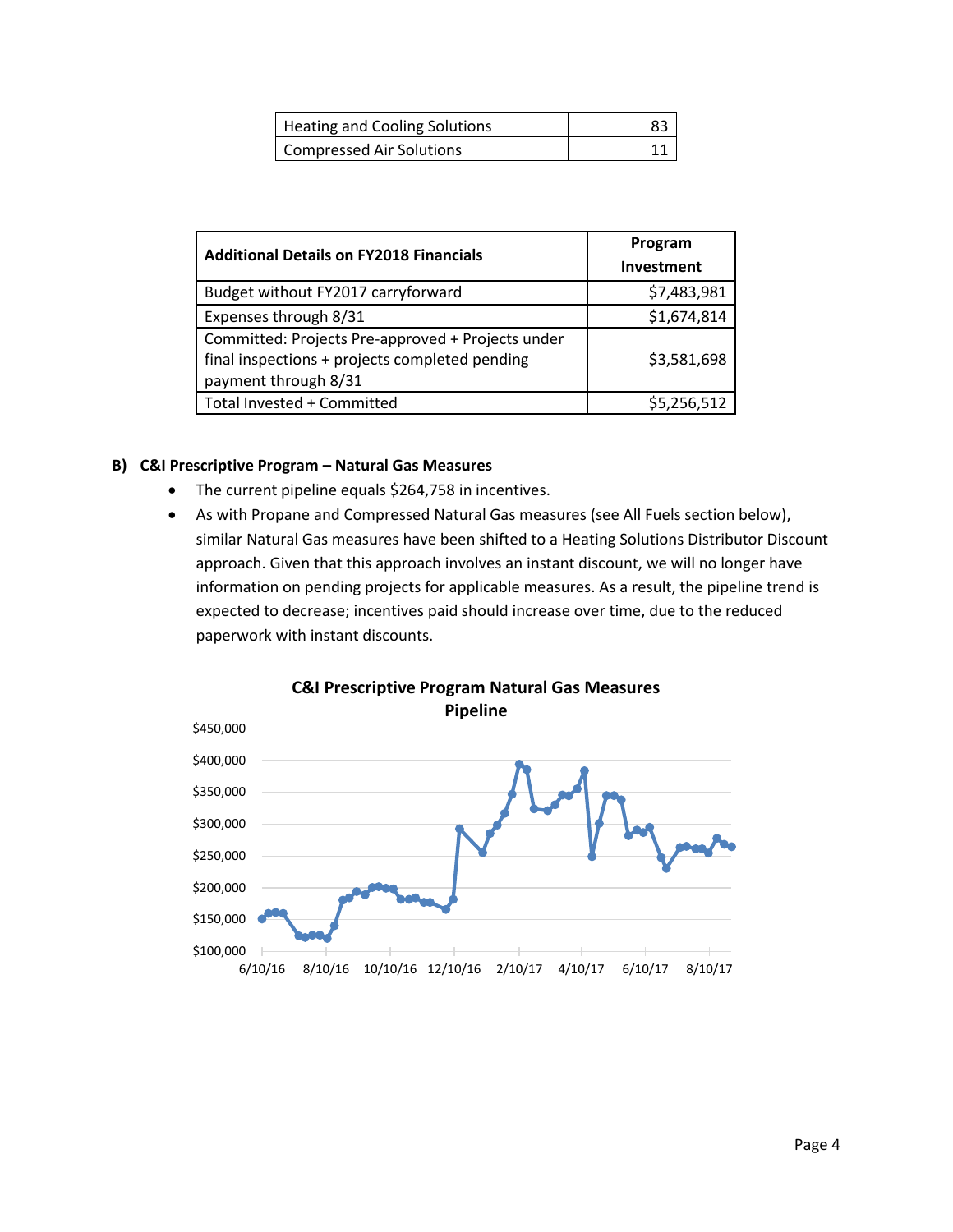

# **C&I Prescriptive Program Natural Gas Measures**

| <b>Updated Financials</b>       | Program<br>Investment |
|---------------------------------|-----------------------|
| FY2018 Program Budget           | \$1,298,692           |
| 7/1 to 8/31 Spending            | \$83,099              |
| Percent of Budget Spent to Date | 6%                    |
| Percent of Year Passed          | 17%                   |

| <b>Summary Program Update</b> | <b>MMBtu</b><br><b>Savings</b> | <b>Participants</b> |
|-------------------------------|--------------------------------|---------------------|
| Start of fiscal year to 8/31  | 4.122                          |                     |

| <b>Additional Details on FY2018 Financials</b>                                                                              | Program<br><b>Investment</b> |
|-----------------------------------------------------------------------------------------------------------------------------|------------------------------|
| Budget without FY2017 carryforward                                                                                          | \$1,298,692                  |
| Expenses through 8/31                                                                                                       | \$83,099                     |
| Committed: Projects Pre-approved + Projects<br>under final inspections + projects completed<br>pending payment through 8/31 | \$261,225                    |
| Total Invested + Committed                                                                                                  | S344.324                     |

## **C) C&I Prescriptive Program – All Fuels (Oil, Propane, Compressed Natural Gas) Measures / Heating Solutions**

- The current pipeline represents \$492,561 in incentives.
- The program is continuing support efforts to distributors participating in the Heating Solutions Distributor Discount initiative. Given that this approach involves an instant discount, we will no longer have information on pending projects for applicable measures.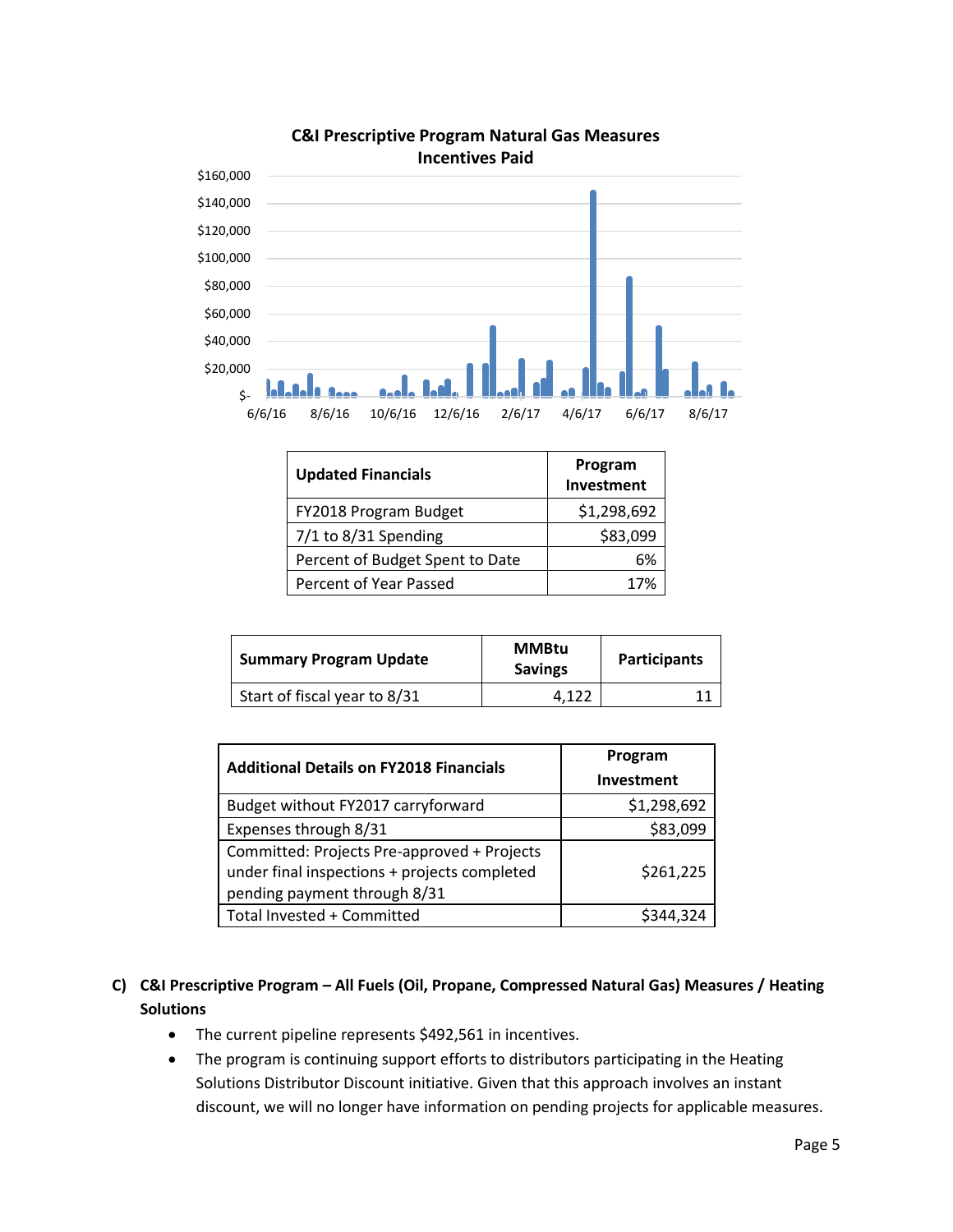As a result, the pipeline trend is expected to decrease; incentives paid should increase over time, due to the reduced paperwork with instant discounts.



**C&I Prescriptive Program All Fuels Measures Pipeline**

**C&I Prescriptive Program All Fuels Measures Incentives Paid**



| <b>Updated Financials</b>       | Program<br>Investment |
|---------------------------------|-----------------------|
| FY2018 Program Budget           | \$337,769             |
| $7/1$ to 8/31 Spending          | \$105,522             |
| Percent of Budget Spent to Date | 31%                   |
| Percent of Year Passed          | 17%                   |

| <b>Summary Program Update</b> | <b>MMBtu</b><br><b>Savings</b> | <b>Participants</b> |
|-------------------------------|--------------------------------|---------------------|
| Start of fiscal year to 8/31  | 1.465                          | 68                  |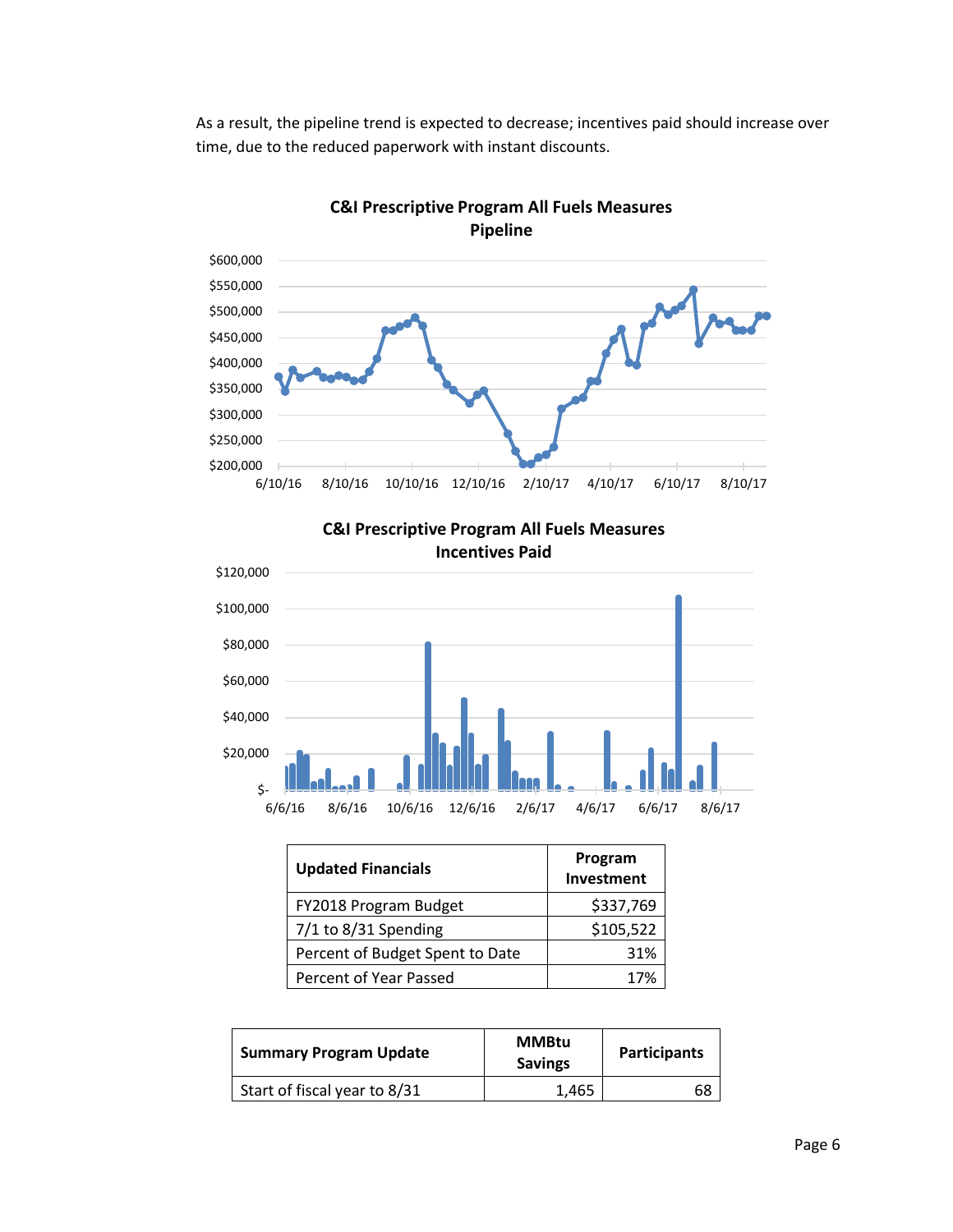| <b>Additional Details on FY2018 Financials</b>                                                                              | Program<br>Investment |
|-----------------------------------------------------------------------------------------------------------------------------|-----------------------|
| Budget without FY2017 carryforward                                                                                          | \$337,769             |
| Expenses through 8/31                                                                                                       | \$105,522             |
| Committed: Projects Pre-approved + Projects<br>under final inspections + projects completed<br>pending payment through 8/31 | \$399,907             |
| Total Invested + Committed                                                                                                  | \$505.429             |

#### **D) C&I Custom Program**

 $\overline{\phantom{a}}$ 

- Since the last Board meeting, the pipeline of small custom projects has grown modestly, adding 4 new projects worth \$242,000 in incentive offers. The total small custom pipeline now consists of 28 projects worth \$1.3 million in incentive offers.
- The Review Committee did not meet in August. The committee met on September 21; two projects worth \$1.28 million in incentives were awarded.
- Program staff is reaching out to newly eligible large natural gas customers to inform them of incentive offerings and encourage investment in efficiency.
- Over the past few months, program staff has received 5 applications (and several generic inquiries) from medical cannabis growers looking for assistance in installing high-efficiency equipment. The Trust is seeking Board guidance regarding the eligibility of these customers at the September Board Meeting.

| <b>Updated Financials</b>       | Program<br>Investment |
|---------------------------------|-----------------------|
| FY2018 Program Budget           | \$5,216,918           |
| 7/1 to 8/31 Spending            | \$528,243             |
| Percent of Budget Spent to Date | 10%                   |
| Percent of Year Passed          | 17%                   |

| <b>Additional Details on FY2018 Financials</b> | Program<br>Investment |
|------------------------------------------------|-----------------------|
| Encumbrances (under contract)                  | \$6,136,681           |
| Awards (pending contracts)                     | \$500,000             |
| Pipeline                                       | \$1,279,905           |
| Total Expenditures, Encumbrances, Awards &     | \$8,444,829           |
| Pipeline                                       |                       |
| Percent of Budget <sup>2</sup>                 | 147%                  |

<sup>&</sup>lt;sup>2</sup> Approved FY2018 budget as of 9/20/2017 (without carryforward). Including proposed carryforward, percent of budget = 78%.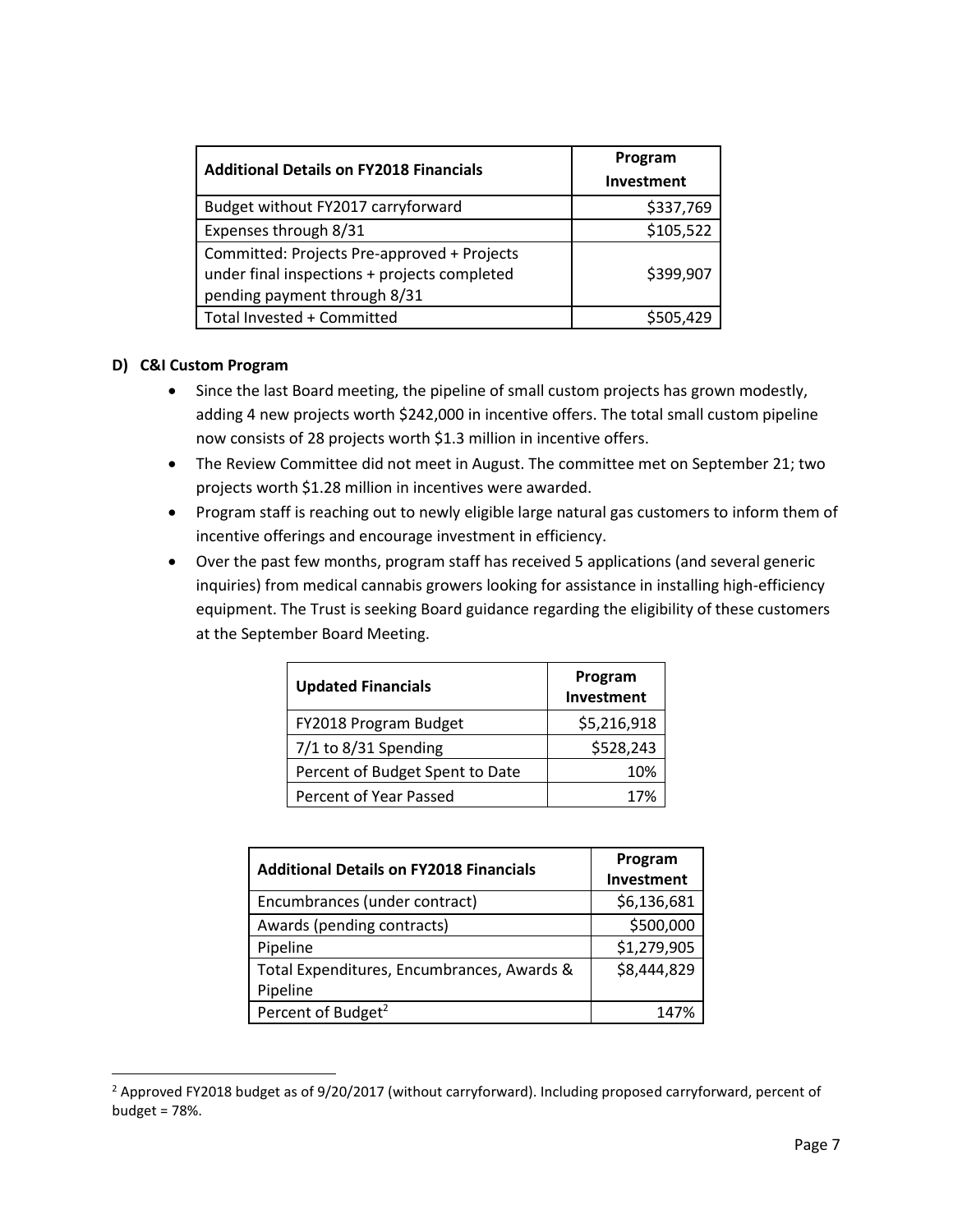| <b>Summary Program Update</b> | <b>MMBtu</b><br><b>Savings</b> | kWh Savings | <b>Participants</b> |
|-------------------------------|--------------------------------|-------------|---------------------|
| Start of fiscal year to 8/31  | 1.142                          | 644.894     |                     |

#### **E) Small Business Initiative**

- Regions 5 and 6 are no longer accepting new projects and the team anticipates completing pending projects by October 30.
- The team is using Central Maine Power (CMP) customer data for small businesses (SGS rate classes) to plan and conduct targeted outreach in Region 7.
- The team is exploring an additional region for a January 2018 rollout.



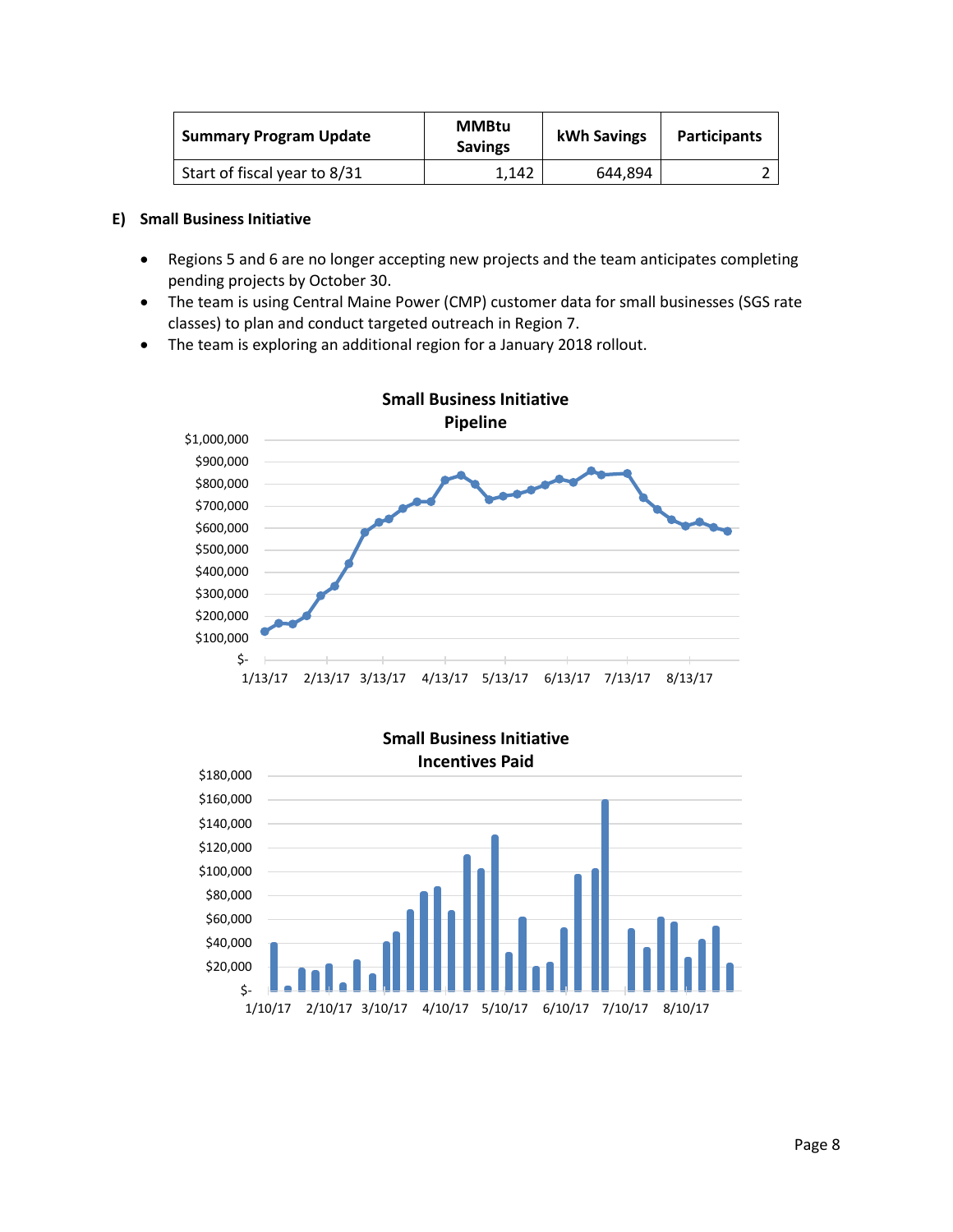| <b>Updated Financials</b>       | Program<br>Investment |
|---------------------------------|-----------------------|
| FY2018 Program Budget           | \$2,126,073           |
| $7/1$ to 8/31 Spending          | \$337,334             |
| Percent of Budget Spent to Date | 16%                   |
| Percent of Year Passed          | 17%                   |

| <b>Summary Program Update</b> | kWh Savings | <b>Participants</b> |
|-------------------------------|-------------|---------------------|
| Start of fiscal year to 8/31  | 240,513     |                     |

| <b>Additional Details on FY 2018 Financials</b>                                                                             | Program<br>Investment |
|-----------------------------------------------------------------------------------------------------------------------------|-----------------------|
| Budget without FY2017 carryforward                                                                                          | \$2,126,073           |
| Expenses through 8/31                                                                                                       | \$337,334             |
| Committed: Projects Pre-approved + Projects<br>under final inspections + projects completed<br>pending payment through 8/31 | \$588,019             |
| Total Invested + Pipeline                                                                                                   | \$925,353             |
| Percent of Budget                                                                                                           |                       |

## **F) Commercial New Construction – Maine Advanced Buildings Program**

• The delivery team is concentrating direct outreach activities in the natural gas service territories.

| <b>Updated Financials</b>       | Program<br>Investment |
|---------------------------------|-----------------------|
| FY2018 Program Budget           | \$676,453             |
| $7/1$ to 8/31 Spending          | \$2,951               |
| Percent of Budget Spent to Date | 0%                    |
| Percent of Year Passed          | 17%                   |

| <b>Additional Details on FY2018 Financials</b>                                                                              | Program<br>Investment |
|-----------------------------------------------------------------------------------------------------------------------------|-----------------------|
| Budget without FY2017 carryforward                                                                                          | \$676,453             |
| Expenses through 8/31                                                                                                       | \$2,951               |
| Committed: Projects Pre-approved + Projects<br>under final inspections + projects completed<br>pending payment through 8/31 | \$957,483             |
| Total Invested + Committed                                                                                                  |                       |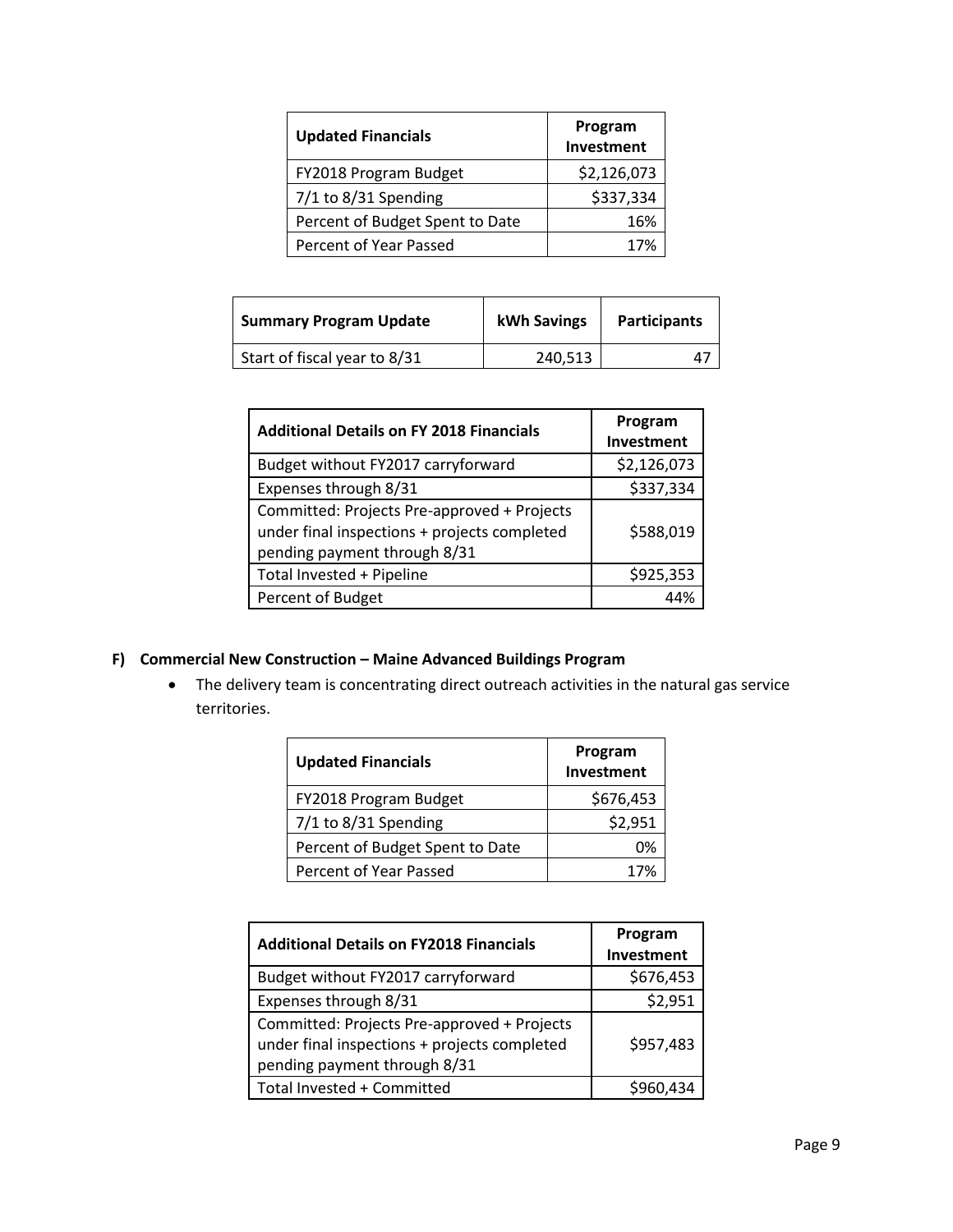#### **G) Home Energy Savings Program (HESP)**

- The program had a strong start this fiscal year:
	- $\circ$  2,131 total rebates submitted (55% more than the 1,370 in the first two months of FY2017)
	- $\circ$  1,146 heat pump rebates submitted (30% more than the 880 in the first two months of FY2017)
- The program continues to focus on ductless heat pumps as well as measures for natural gas customers (weatherization and heating systems), the latter of which have seen relatively less uptake than anticipated.

| <b>Updated Financials</b>       | Program<br>Investment |
|---------------------------------|-----------------------|
| FY2018 Program Budget           | \$8,699,865           |
| $7/1$ to 8/31 Spending          | \$938,767             |
| Percent of Budget Spent to Date | 11%                   |
| Percent of Year Passed          | 17%                   |

| <b>Summary Program Update</b> | kWh Savings | <b>MMBtu</b><br><b>Savings</b> | <b>Measures</b> |
|-------------------------------|-------------|--------------------------------|-----------------|
| Start of fiscal year to 8/31  | 3,240,883   | 9.446                          | 1,515           |

| Project Type (through 8/31) | Units |
|-----------------------------|-------|
| Electric Measures           | 1.194 |
| All Fuels Measures          |       |

#### **H) Consumer Products Program**

- The program is forecasting higher LED sales this year compared to last, anticipating investing all funds and exceeding the energy savings target. Off-shelf marketing fee paid to stores that feature our bulbs in-aisle and/or on end-cap displays has increased volume.
- Sales of screw-in LEDs that are discounted at distributors are on track. This program will be administered by the Commercial and Industrial Prescriptive team starting October 1.
- Appliance rebates are on track. In order to stay within budget, the program is reducing the heat pump water heater instant and mail-in rebates.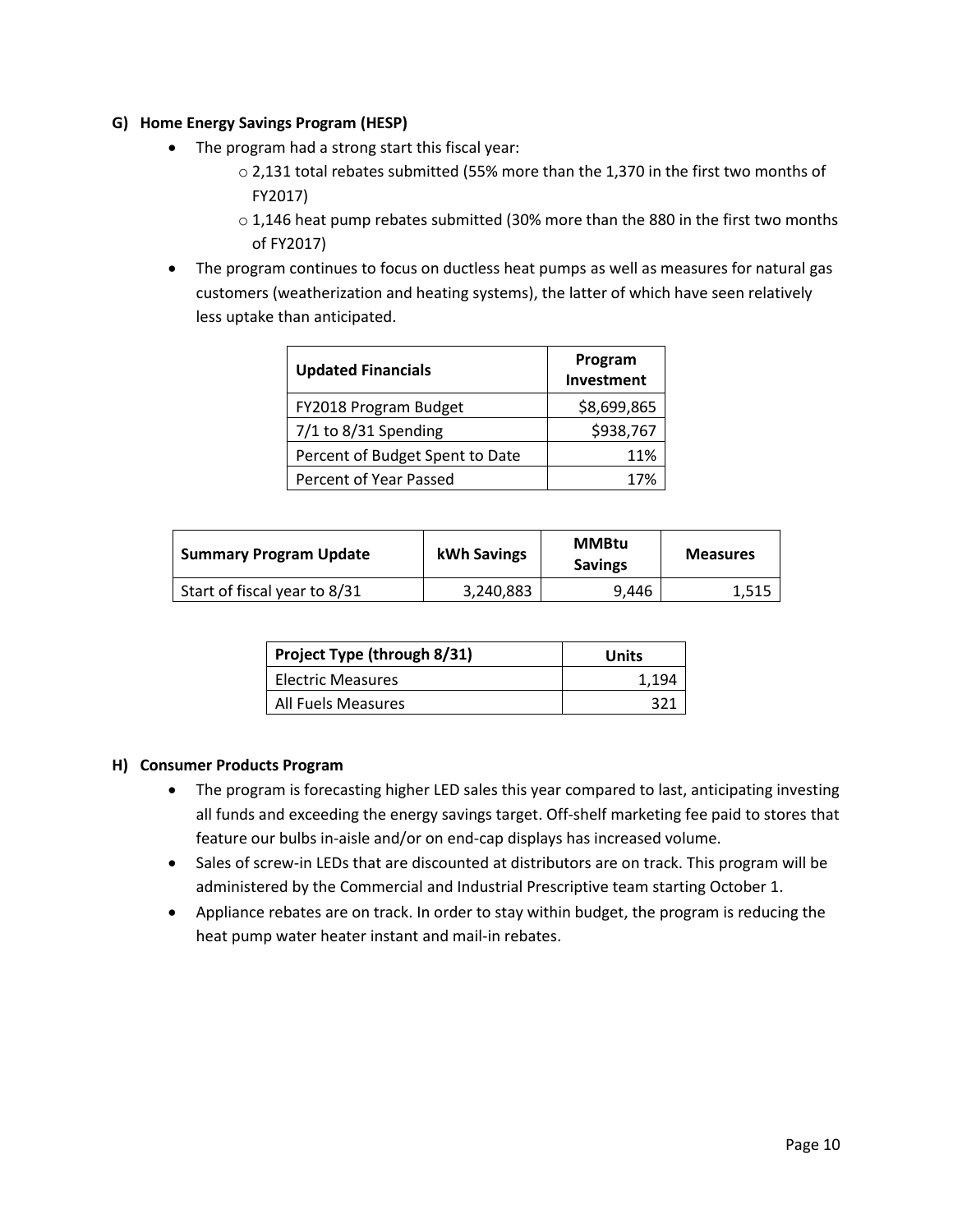





| <b>Updated Financials</b>       | Program<br>Investment |
|---------------------------------|-----------------------|
| FY2018 Program Budget           | \$8,705,138           |
| 7/1 to 8/31 Spending            | \$1,844,504           |
| Percent of Budget Spent to Date | 21%                   |
| Percent of Year Passed          | 17%                   |

| <b>Summary Program Update</b> | kWh Savings | <b>Appliance</b><br><b>Rebates</b> | <b>Light Bulbs</b> |
|-------------------------------|-------------|------------------------------------|--------------------|
| Start of fiscal year to 8/31  | 10,679,145  | 2.558                              | 318,568            |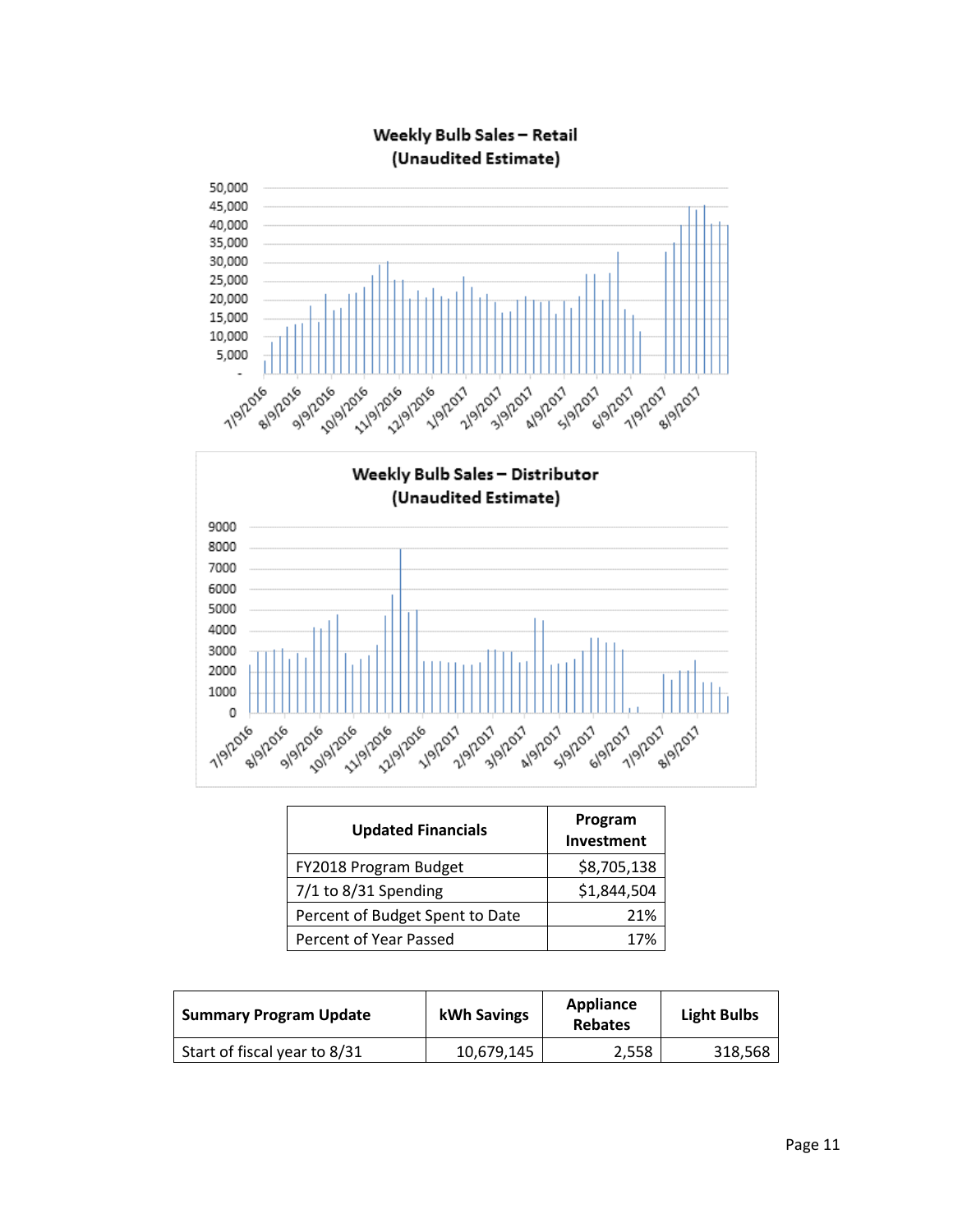#### **I) Low-Income Initiatives**

- As of September 21, a total of 1,204 low income customers have joined the Arrearage Management Program since it started October 2, 2015. Of these, 567 (47%) have received DIY kits with LEDs and/or low-flow devices.
- Between March and September 21, the team sent DIY kits to 19,789 low-income families that participate in the Low-Income Home Energy Assistance Program (LIHEAP). These families represent about 64% of the most recent year's LIHEAP list. In addition, LED bulbs and kitchen aerators continue to be available through participating food pantries.
- The team has installed 187 heat pump water heaters (HPWHs) in low-income homes this fiscal year. Since January 2017, a total of 997 have received HPWHs through this initiative.
- Market-based weatherization and ductless heat pump (DHP) initiatives:
	- o Available funding in FY2018 for ductless heat pumps has been fully invested. As a result, incentives for this measure were suspended as of September 1, 2017. Interested applicants are being directed toward the HESP heat pump incentive. From July to September, 392 homes had installed DHPs through the initiative.
	- o Significant DHP activity over the summer also drove weatherization projects, given that customers of ductless heat pump are required by our program guidelines to concurrently install the Energy Bundle (home energy assessment and basic weatherization). This fiscal year, 446 homes received basic weatherization under the Low Income Home Energy Savings Program (LIHESP). We are on track to see weatherization projects double in this fiscal year as compared to 398 homes in FY2017.

| <b>Updated Financials</b>       | Program<br>Investment |
|---------------------------------|-----------------------|
| FY2018 Program Budget           | \$4,797,568           |
| 7/1 to 8/31 Spending            | \$928,202             |
| Percent of Budget Spent to Date | 19%                   |
| Percent of Year Passed          | 17%                   |

| <b>Summary Program Update</b> | <b>kWh Savings</b> | <b>Direct Installs</b> |
|-------------------------------|--------------------|------------------------|
| Start of fiscal year to 8/31  | 7,138,561          | 150                    |

| Other Initiatives (through 8/31)     | <b>Units</b> |
|--------------------------------------|--------------|
| <b>LIHESP</b>                        | 548          |
| <b>AMP DIY Kits</b>                  |              |
| Direct Mailings (DIY Kits) to LIHEAP |              |
| participants                         | 896          |
| <b>Food Pantries</b>                 | 22,272       |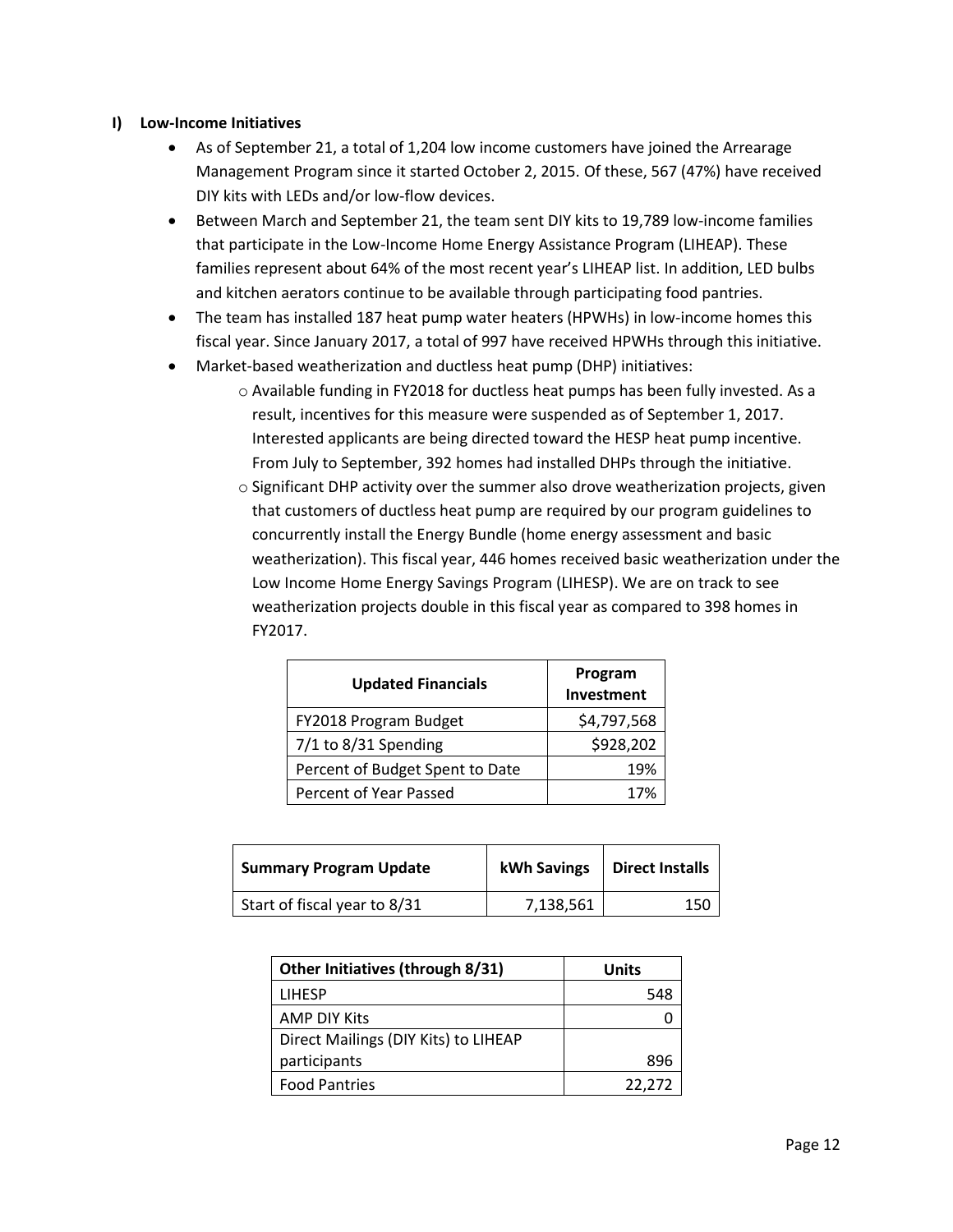#### **J) Strategic Initiatives (Cross Cutting)**

#### **I. Evaluation, Measurement, and Verification (EM&V)**

- Staff participated in a kickoff meeting for the Office of the Public Advocate's Low-Income Baseline Study. The Trust will be involved with the study and is funding a small portion.
- The Trust received hourly usage data for all of CMP's AMP customers and is reviewing it as part of the AMP Evaluation.
- West Hill Energy is recruiting participants for the heat pump water heater impact evaluation. The first round of outreach for customers who purchased a heat pump water started in September with a plan to begin visiting homes in October.
- The Trust received 24 responses to the Efficiency Maine Trust Request for Qualifications to Provide Various Research, Evaluation, and Verification Support Services (RFQ EM-005-2018).

#### **II. Forward Capacity Market**

• The Trust continued to work with ISO New England staff to resolve issues surrounding the qualifications of the Forward Capacity Auction (FCA) 12 resource.

#### **III. Innovation**

• The Trust received six responses to the Low Income Behavioral Pilot RFP. A review panel to evaluate the proposals will be scheduled soon.

# **3. Administration and Finance Highlights**

#### **A) Administration**

- The Trust's annual audit, prepared by RKO, was presented to the Finance Committee.
- The Trust is happy to welcome two new members of the Staff:
	- o The Trust filled the Receptionist/Administrative Assistant position recently vacated by the retirement of Karen Bickerman. Michelle Fenlason, who has past administrative experience working for municipal government in Winslow and Waterville, started on August 21.
	- $\circ$  The Trust filled the Senior Accountant position with Monté Haynes who started on August 28. Monté's prior work was as a Senior Accountant at Bates College.

#### **B) Financial**

#### **Revenues**

• The new revenues from state and regional sources through the end of August were \$7.18 million. Approximately \$31,000 in additional revenue has been received year-to-date on interest from outstanding loans, the NTA pilot project, and other miscellaneous revenues.